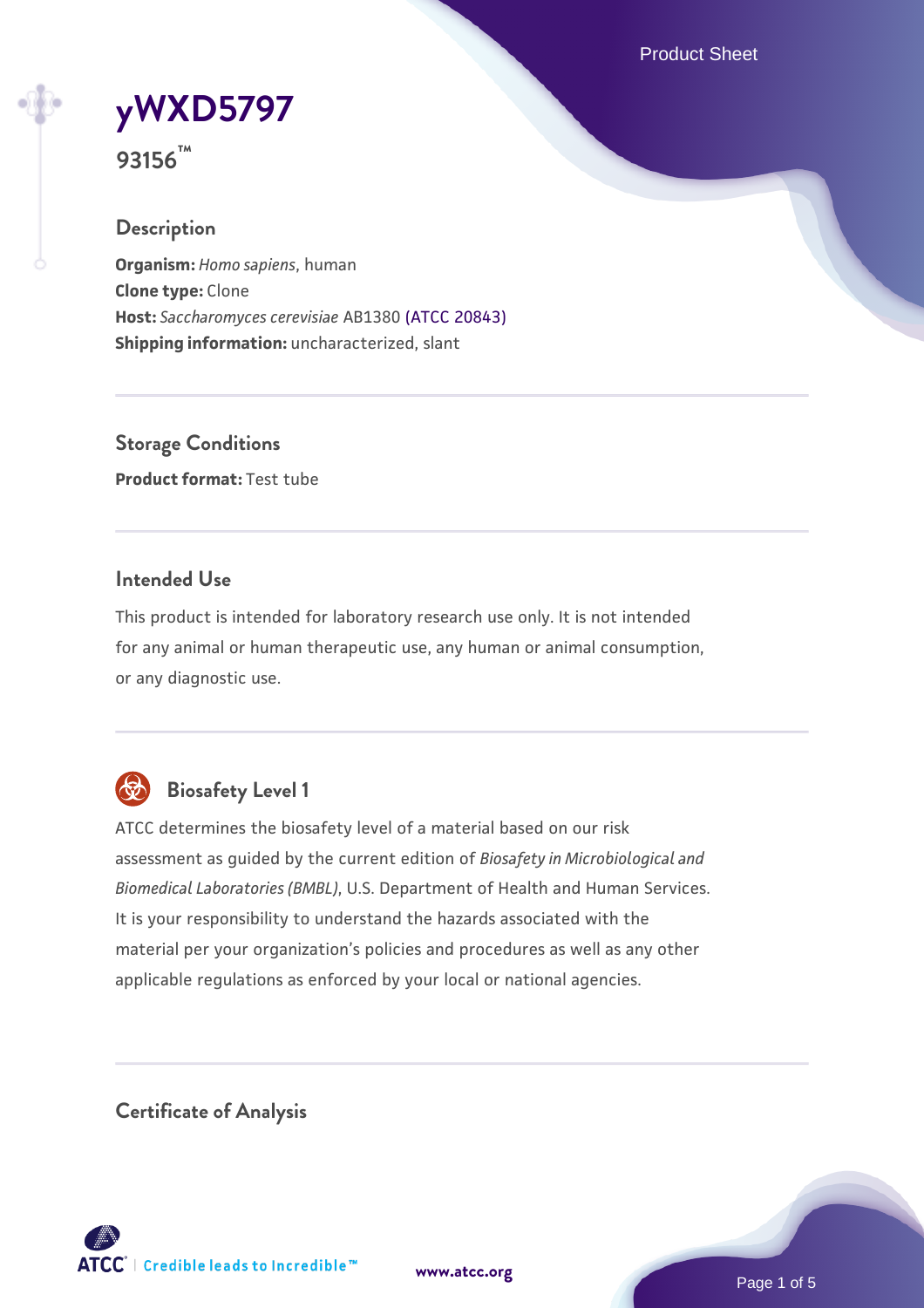

For batch-specific test results, refer to the applicable certificate of analysis that can be found at www.atcc.org.

### **Insert Information**

**Type of DNA:** genomic **Genome:** Homo sapiens **Chromosome:** X X pter-q27.3 **Gene name:** DNA Segment, single copy **Gene product:** DNA Segment, single copy [DXS4741] **Gene symbol:** DXS4741 **Contains complete coding sequence:** Unknown **Insert end:** EcoRI

#### **Vector Information**

**Construct size (kb):** 275.0 **Intact vector size:** 11.454 **Vector name:** pYAC4 **Type of vector:** YAC **Host range:** *Saccharomyces cerevisiae*; *Escherichia coli* **Vector information:** other: telomere, 3548-4235 other: telomere, 6012-6699 Cross references: DNA Seq. Acc.: U01086 **Cloning sites:** EcoRI **Markers:** SUP4; HIS3; ampR; URA3; TRP1 **Replicon:** pMB1, 7186-7186; ARS1, 9632-10376

# **Growth Conditions**

**Medium:** 



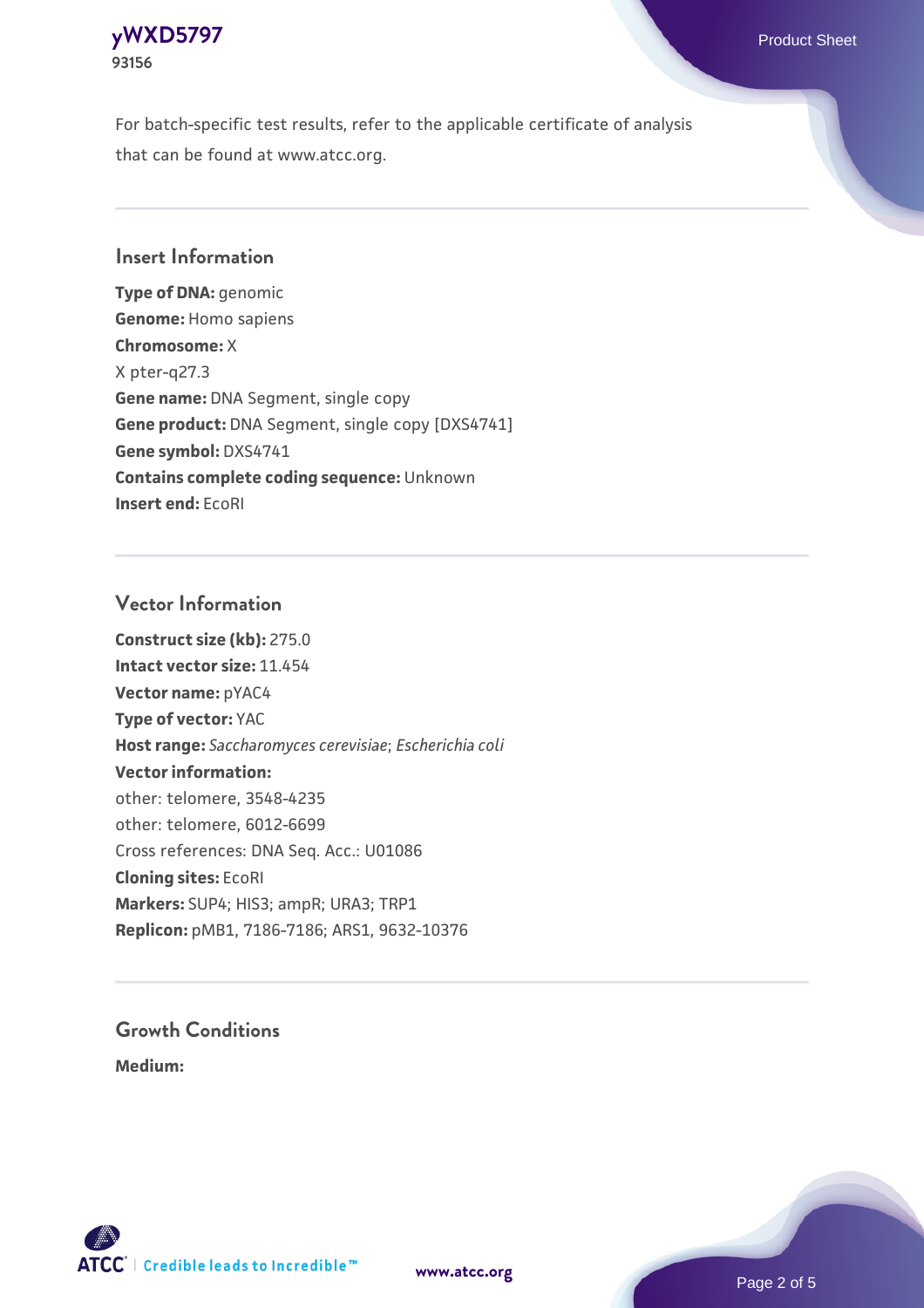**[yWXD5797](https://www.atcc.org/products/93156)** Product Sheet **93156**

[ATCC Medium 1245: YEPD](https://www.atcc.org/-/media/product-assets/documents/microbial-media-formulations/1/2/4/5/atcc-medium-1245.pdf?rev=705ca55d1b6f490a808a965d5c072196) **Temperature:** 30°C

#### **Notes**

More information may be available from ATCC (http://www.atcc.org or 703- 365-2620).

# **Material Citation**

If use of this material results in a scientific publication, please cite the material in the following manner: yWXD5797 (ATCC 93156)

## **References**

References and other information relating to this material are available at www.atcc.org.

#### **Warranty**

The product is provided 'AS IS' and the viability of ATCC® products is warranted for 30 days from the date of shipment, provided that the customer has stored and handled the product according to the information included on the product information sheet, website, and Certificate of Analysis. For living cultures, ATCC lists the media formulation and reagents that have been found to be effective for the product. While other unspecified media and reagents may also produce satisfactory results, a change in the ATCC and/or depositor-recommended protocols may affect the recovery, growth, and/or function of the product. If an alternative medium formulation or reagent is used, the ATCC warranty for viability is no longer



**[www.atcc.org](http://www.atcc.org)**

Page 3 of 5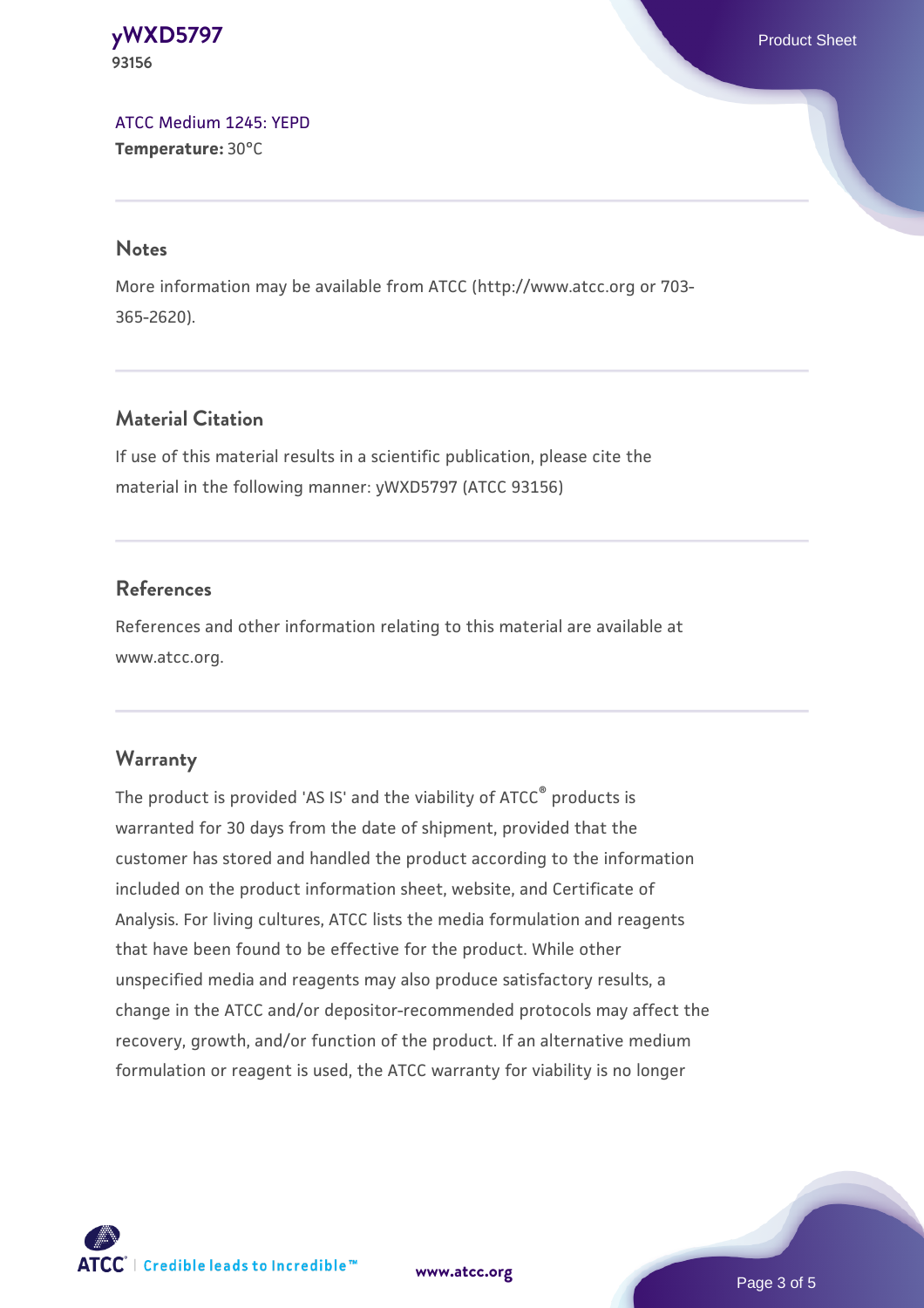**[yWXD5797](https://www.atcc.org/products/93156)** Product Sheet **93156**

valid. Except as expressly set forth herein, no other warranties of any kind are provided, express or implied, including, but not limited to, any implied warranties of merchantability, fitness for a particular purpose, manufacture according to cGMP standards, typicality, safety, accuracy, and/or noninfringement.

#### **Disclaimers**

This product is intended for laboratory research use only. It is not intended for any animal or human therapeutic use, any human or animal consumption, or any diagnostic use. Any proposed commercial use is prohibited without a license from ATCC.

While ATCC uses reasonable efforts to include accurate and up-to-date information on this product sheet, ATCC makes no warranties or representations as to its accuracy. Citations from scientific literature and patents are provided for informational purposes only. ATCC does not warrant that such information has been confirmed to be accurate or complete and the customer bears the sole responsibility of confirming the accuracy and completeness of any such information.

This product is sent on the condition that the customer is responsible for and assumes all risk and responsibility in connection with the receipt, handling, storage, disposal, and use of the ATCC product including without limitation taking all appropriate safety and handling precautions to minimize health or environmental risk. As a condition of receiving the material, the customer agrees that any activity undertaken with the ATCC product and any progeny or modifications will be conducted in compliance with all applicable laws, regulations, and guidelines. This product is provided 'AS IS' with no representations or warranties whatsoever except as expressly set forth herein and in no event shall ATCC, its parents, subsidiaries, directors, officers, agents, employees, assigns, successors, and affiliates be liable for indirect, special, incidental, or consequential damages of any kind in connection with or arising out of the customer's use of the product. While reasonable effort is made to ensure authenticity and reliability of materials on deposit, ATCC is not liable for damages arising from the misidentification or



**[www.atcc.org](http://www.atcc.org)**

Page 4 of 5